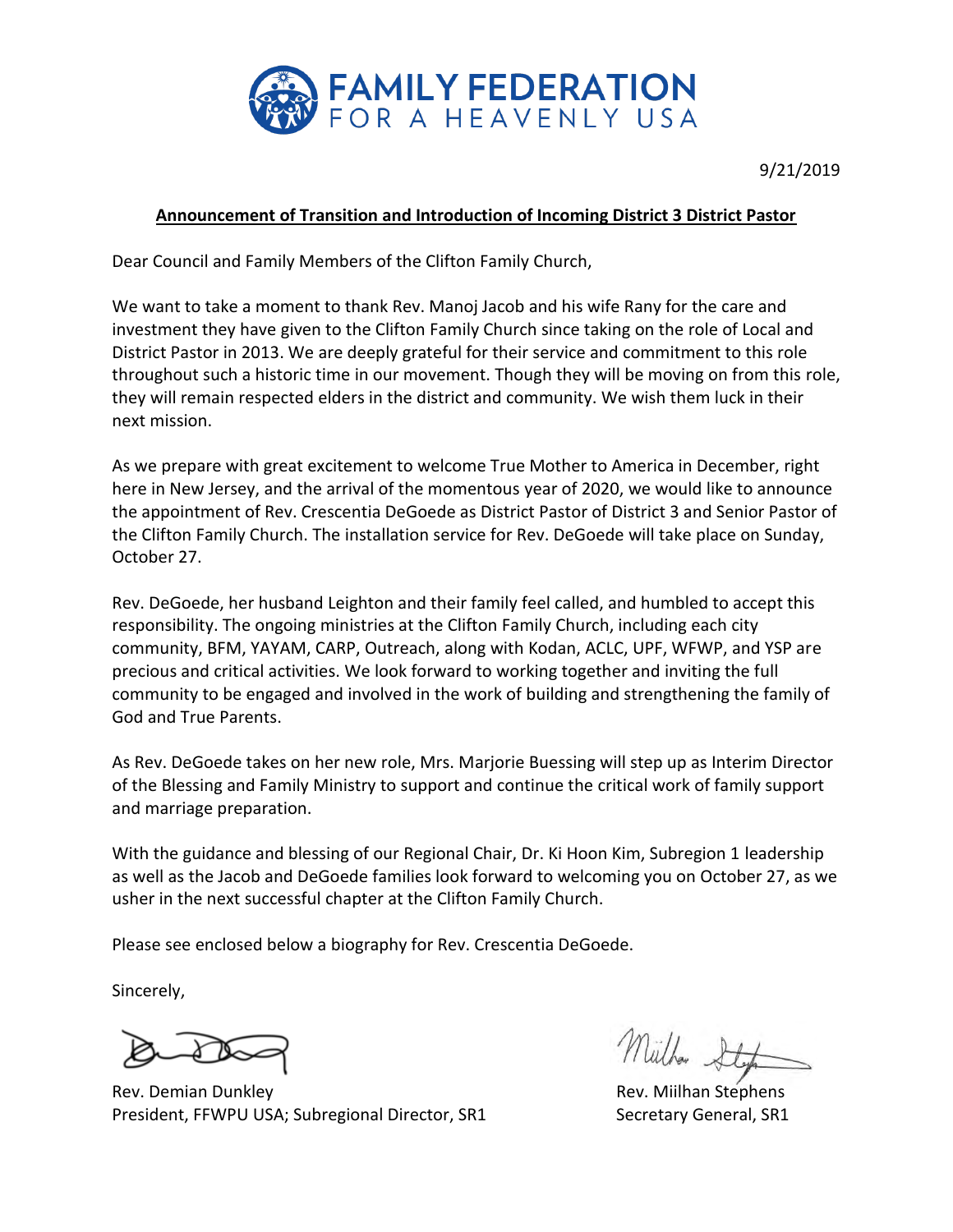## Crescentia DeGoede

Crescentia DeGoede is the oldest child of Claire and Geoffrey Hinkle, a 2075 couple. She was born and raised in Pennsylvania, in a loving family actively engaged in the hometown providence. From an early age, Crescentia took on increasing responsibilities at Shehaqua Family Camp each summer. Her family was part of the core group to launch and develop the popular family camp.

Crescentia graduated from two years of Special Task Force (currently Generation Peace Academy) in 2007. She then graduated from Arcadia University with a B.S. in Sociology in May 2011. She was matched by her parents to Leighton DeGoede of Seattle, Washington and Blessed in 2010. Together, Crescentia and Leighton served first as Youth Pastors, and later Pastors of the Family Church of Philadelphia, mentored by PA State Pastor, Rev. Shota Iwasaki from 2010 to 2012. During that time, Crescentia also worked at a job in the field of social services.

Crescentia was appointed by True Mother as the Director of the National Blessing and Family Ministry (BFM) of FFWPU in August 2013. The BFM provides education and support for individuals and families navigating the matching process and for couples preparing for marriage, as well as marriage and family support and enrichment programs and services. Crescentia has been serving in this role full time for the past six years.

As BFM Director, Crescentia manages a department with hundreds of volunteers nationwide, an office staff of five, which requires strategic planning, budgeting, and pastoral care. Under her leadership, BFM has consistently offered Blessing Education workshops, 24+ Connect Singles Retreats, Matching Supporter Training programs, and Parent Matching Convocations nationwide. BFM has also partnered with the Blessed Marriage Project and High Noon organizations to offer the Energize! Couples Retreats and High Noon programs. During her tenure, new volunteer training programs, educational webinars and courses have been developed for online delivery. Crescentia also initiated and maintained a robust and memorable multi-day Blessing experience, which has encouraged hundreds of American Couples to join the Cosmic Blessing in Korea over the years.

Crescentia is an experienced presenter and speaker, having given presentations at BFM programming, as well as sermons in church communities around the country. She has extensive experience offering one-on-one care and consultations to Blessed Family members on a variety of different issues such as matching support, lineage related concerns, marital conflict, dissolution requests, parenting challenges, bereavement, and crisis situations. Crescentia has enjoyed interacting with BFM Directors from around the world and International HQ staff during virtual and in-person meetings. This has broadened her scope of understanding and sensitivity to the situations and needs of our Blessed Families worldwide.

In her capacity as BFM Director, Crescentia has been blessed with the opportunity to attend True Mother in person in Korea and in America many times and has been deeply impacted by True Mother's love, presence and words. Crescentia believes that True Parents have raised her up to be the woman she is today.